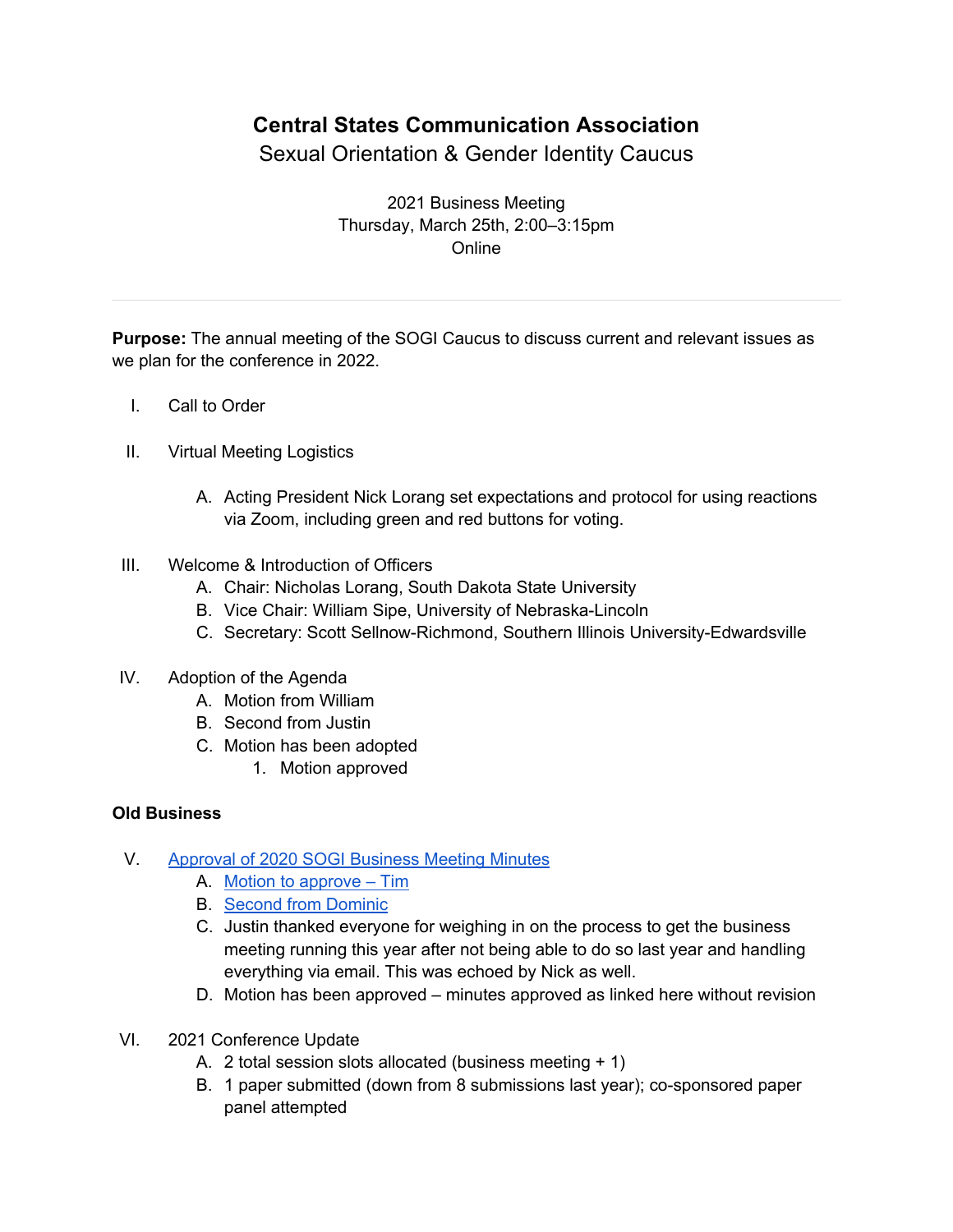- 1. Definitely a drop from before (previously 8 submitted with 7 accepted, but more typically **6-8).**
- 2. Justin how much does our number of submissions dictate how many sessions do we get?
	- a) Jimmie they tried to make it so you could accept anything of quality. Submissions were very low overall across the conference.
	- b) Justin there's a potential for slots to disappear going forward, perhaps, and that's a concern.
	- c) To be fair, they are trying to be more equitable to start with where groups are and what they receive, and potentially give more slots as needed to various groups.
- C. No discussion panels submitted
- VII. Budget
	- A. Expenditures: \$150 total (3 awards x \$50)
	- B. Funds Remaining: \$50 (endowment)
		- 1. No questions regarding budget this year.
- VIII. Awards (Justin Rudnick, Past Chair & Awards Committee Chair)
	- A. Recognition of 2020 Award Winners
		- 1. It was prudent to re-recognize last year's winners as there was little-to-no fanfare possible with the situation last year.
		- 2. **Innovator Award:** Ahmet Atay (College of Wooster) & Sandra Pensoneau-Conway (Southern Illinois University Carbondale)
		- 3. **Outstanding Scholarship Award:** Robert Gutierrez-Perez (University of Nevada, Reno) & Luis Andrade (Santa Monica College)
		- 4. **Jimmie Manning Top Paper Award:** Jimmie Manning (University of Nevada, Reno), Tony Adams (Bradley University), & Ahmet Atay (College of Wooster), "Gay, Grey, Gray, and Play: Fifty Shades Queer"
		- 5. **Top Papers:**
			- a) Megan Orcholski (University of Wisconsin Milwaukee), "Would You Say You Had Sex If…You Were Queer? Exploring Sex Constitution and Discourse in Queer Communities"
			- b) Mick Brewer (Lincoln University), "Psycho/somatic: Diaspora of the Sexual Borderlands as Queer Ontology"
	- B. Presentation of 2021 Award Winners
		- **1. James W. Chesebro Award for Scholarly Distinction:** Ahmet Atay (College of Wooster) & Michaela Meyer (Christopher Newport University)
			- a) It was decided to recognize both submissions for the award this year as both were outstanding.
		- 2. **Top Paper:** Evan Schares (Villanova University), "Armed Archives: Photography and Homonationalist Repertoires in Evan Bachner's 'At Ease: Navy Men of World War II'"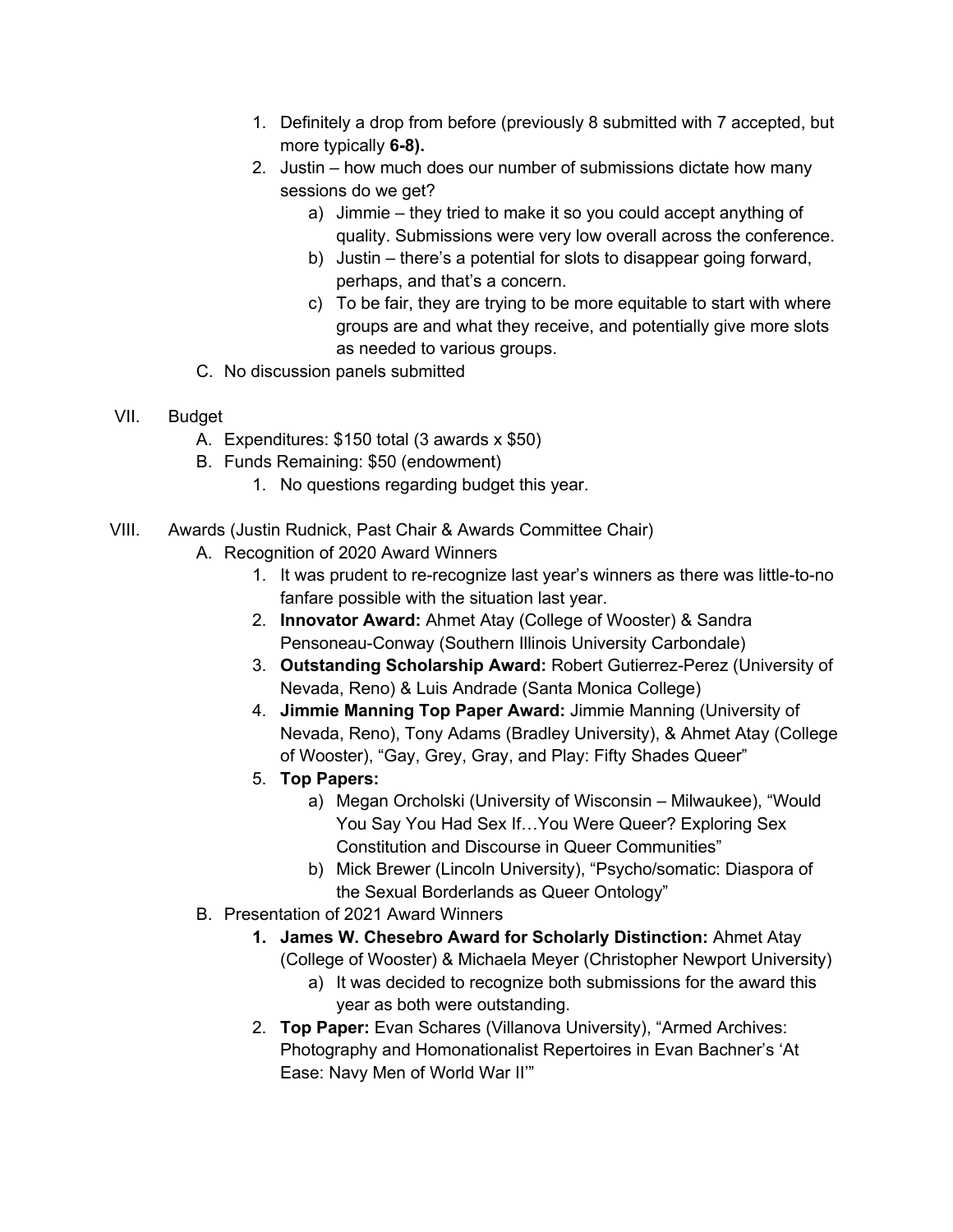- 3. **Last week the SOGI Facebook page posted an announcement regarding these pieces.**
- 4. Justin thanks to all, especially Sarah Baker-Bailey for all the work getting these awards done and the work done behind the scenes to help the caucus.
- 5. No additional old business, moving on to new business.

## **New Business**

- IX. 2022 Conference: *Re-Connect*
	- A. March 30–April 3, 2022; Madison, WI; Madison Concourse Hotel
	- B. Call for Submissions
	- C. 2022 Conference Submission Deadline: Friday, October 8th, 2021, 11:59pm CT
	- D. Open discussion of relevant themes, ideas, or potential SOGI programming for 2022 conference
		- 1. Justin poses a question to the room. Is it unethical or just unheard of for us to reach out to folks who would have been scheduled into the conference last year and giving them a chance to present that work? To solicit those submissions once again to slot them?
		- 2. Seemingly consensus that this would be fine. Justin open to sending the previous materials to Will to re-reach out to folks from last year.
		- 3. Stephanie Young we may need to think outside the box about advertising what we're doing for next year. Twitter? How do we go about broadening our scope in terms of spreading the call to those who may be interested.
			- a) Will Sipe could create templates for people to use and edit as they see fit.
			- b) Jimmie will buy a toaster for the person who gets the most people involved.
- X. Secretary Election
	- A. The Secretary serves a 3-year term, becoming the Vice Chair and Chair in subsequent years.
	- B. From the Bylaws: The Secretary/Vice Chair-elect shall assist the Vice Chair as necessary with planning the CSCA conference of the coming year, cooperate with the Second Vice President of CSCA as necessary to plan the conference of the year after that, and prepare for the Office of Chair by becoming familiar with these bylaws and other Caucus procedures. The Vice Chair-Elect shall assume the Office of Vice Chair when the Vice Chair's term expires or when the Vice Chair otherwise vacates the office. As Secretary this officer will record the minutes at each meeting and distribute copies of the minutes to all members prior to the next meeting.
	- C. Call for Nominations
		- 1. Motion from Will, second from Sarah